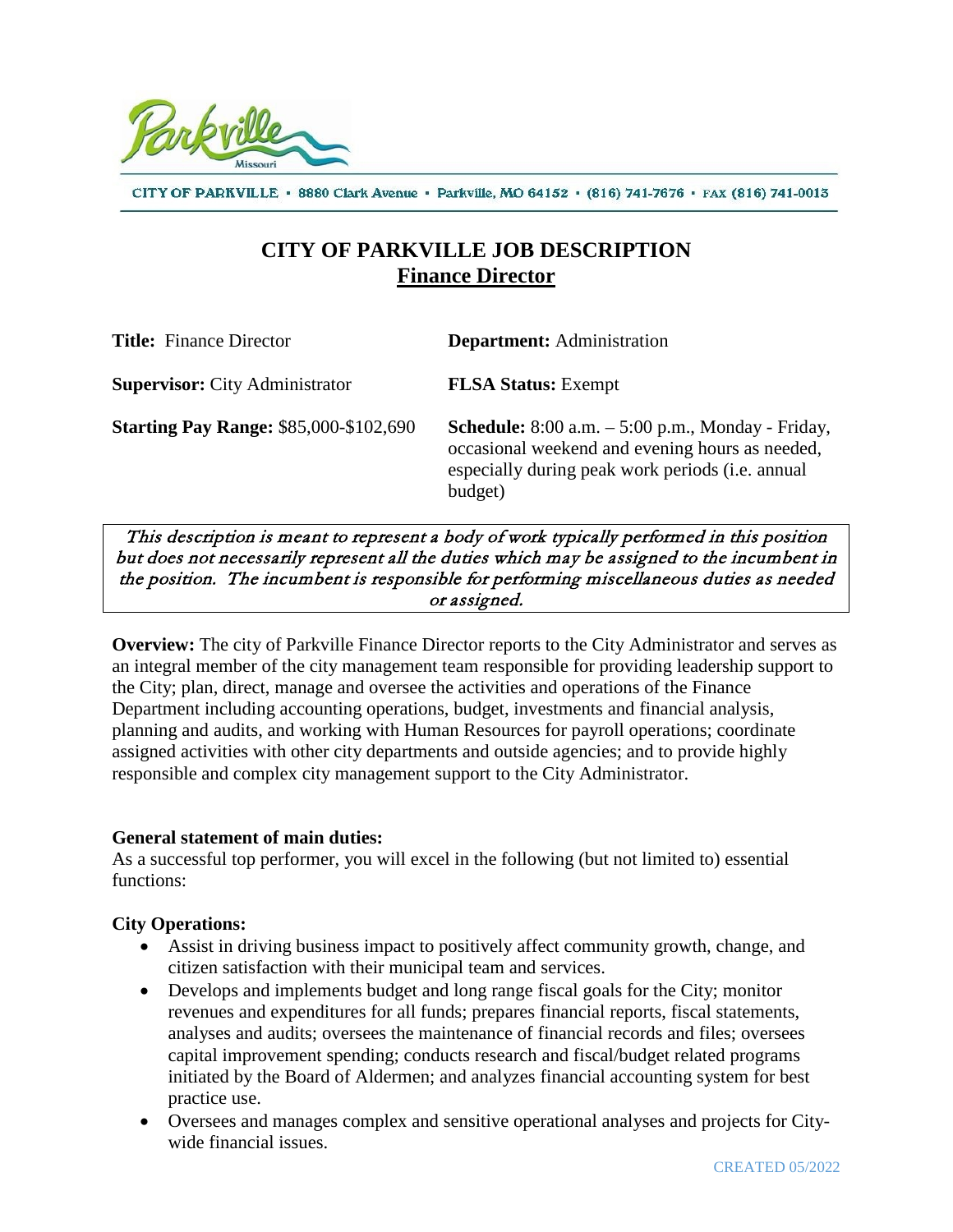## **Department Operations/Oversight:**

- Proactively manage department functions ensuring community's needs are being met.
- Architect of workforce and workflow planning, ensuring elected officials' goals and objectives are carried through and provided to our citizens.
- Provides direct oversight of programs and operations of assigned department including developing and coordinating departmental budget; establishing appropriate service and staffing levels; monitoring and evaluating service delivery methods and procedures; responsible for effective employee relations, diversity and staff development; departmental strategic visioning; and implementation of policies and programs supporting departmental and organizational mission and goals.

### **Strategic Partner:**

- Share opinions and ideas regularly and actively participate in department functions, team meetings and citywide management functions.
- Performs duties with intentional thought for organizational designs, workflow and operations.
- Participates in framing the Board of Aldermen vision and strategies for accomplishing organizational initiatives; advocates City, Federal, State and regional cooperation where opportunities exist to further the City's goals.
- Represent the Finance Department to other city departments, elected officials and outside agencies; coordinate activities with those of other departments and outside agencies.
- Attend and participate in professional group meetings; stay abreast of new trends and innovations in the field of financial management.
- Performs other duties as needed to ensure quality municipal services for our citizens.

### **Citizen/Customer Relations:**

• Proactively engage and interact with citizens to ensure their customer experience leaves a positive impact.

### **Experience and Training:**

- Ten years of increasingly responsible experience in finance/accounting, municipal administration, personnel management, business management, or a related field including some supervisory experience.
- Equivalent to a Bachelor's Degree from an accredited university with major course work in accounting, governmental accounting, public administration, political science, business administration, or a related field. Master's Degree preferred.

### **Ability to:**

- Understand and positively promote the organization and operation of the City while strategically implementing needed changes.
- Prepare and present ideas that support overall goals of the department and City.
- Provide established return on investment through outcomes of work performed.
- Stay informed and educated of industry best practices and trends.
- Provide organizational and management leadership and direction for assigned department as applied to the analysis and evaluation of programs, policies and operational needs.
- Prepare clear and concise plans, reports, analyses and project updates including research and editing techniques and effectively present said information.